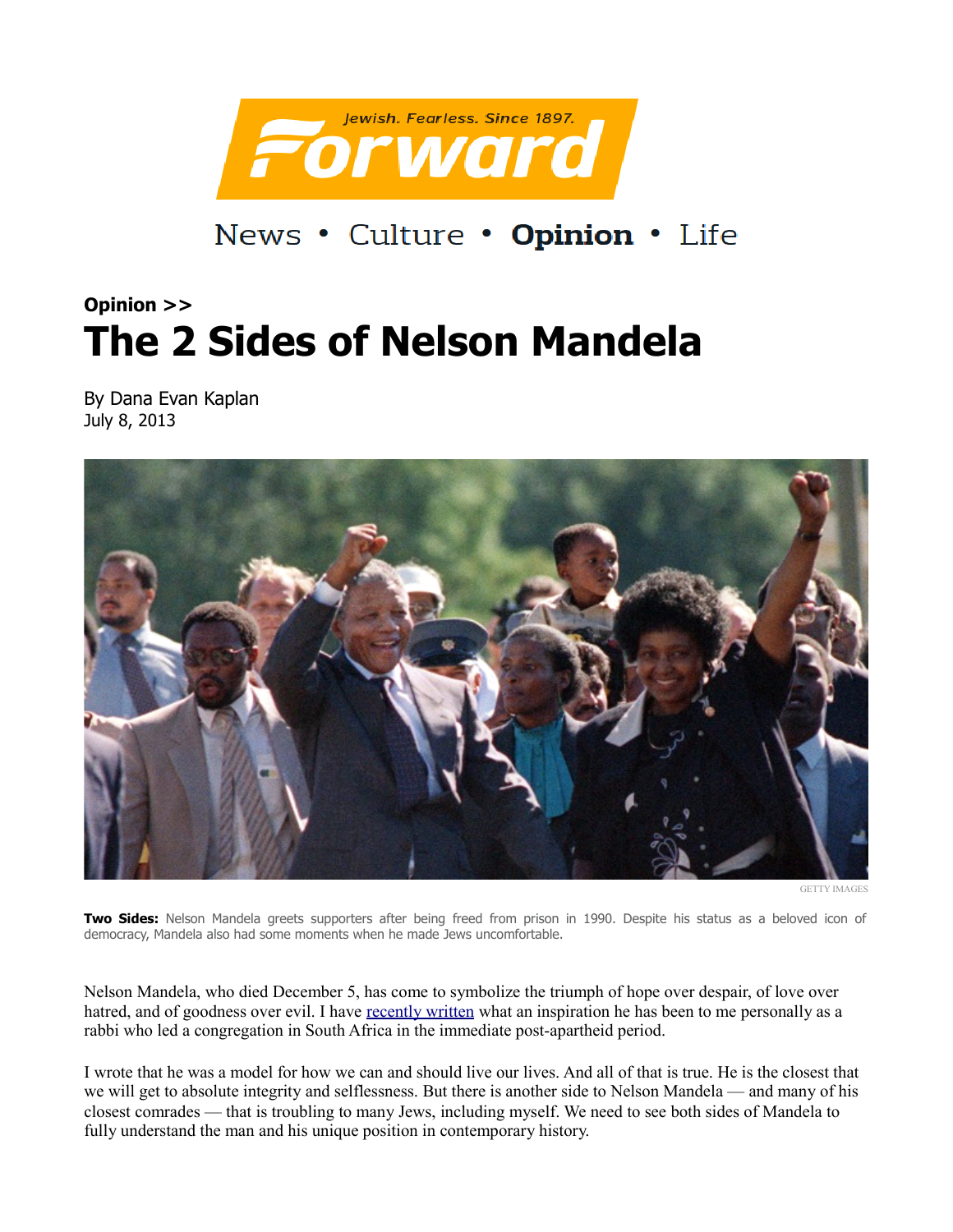Mandela is a complex figure, far more complex than is generally understood by non-South Africans. Let me cite one minor episode, which sheds a bit of light on this contradiction. When Mandela gave up his position as president of the African National Congress to Thabo Mbeki — the first step to retiring from politics two years hence in 1999 — he almost immediately gave a fiery, five hour speech on December 16, 1997, in Mafikeng that was perceived by many as being uncharacteristically radical, overtly hostile in tone and menacing in imagery. Many Jews in particular, fearful because of understandable historical reasons, found his rhetoric completely inexplicable, even frightening.

American journalist Richard Stengel writes that when they heard excerpts from the speech, many white South Africans felt betrayed. In the speech Mandela attacked whites for clinging to apartheid privileges, criticized the "white dominated" media, and described a white "counter revolutionary network" whose goal was to undermine South African democracy.

"Could this be our beloved 'Madiba,' our smiling symbol of racial harmony in the rainbow nation?" Stengel imagined many white South Africans thinking. How could such a loving, forgiving man say such things?

However, such an understanding of Mandela is superficial and outright false. Mandela, according to Stengel, has always had two faces vis-a-vis the white population: the "kindly and now-familiar father figure in beautiful print shirts who kisses children and talks about letting bygones be bygones" and the "stone-faced ex political prisoner who harangues them about conspiracies and residual racism." Mandela's speech at Mafikeng should not have been a surprise, as he has always had to maintain the dichotomous aspects of his character and views.

Mandela did a wonderful job of achieving a popularity among whites that would make any politician anywhere in the world envious. Because of the unique circumstances of the country during his presidency, minority groups including Jews viewed him with admiration and veneration.

But we forget that just a decade earlier he was still seen by many as a terrorist and a threat to social order. But that image is gone, buried under so much newer images that we have needed to emphasis. And so the old stereotypes — mainly false but not entirely so — have been forgotten or at least pretty solidly repressed.

So the idyllic image of the pacifist Mandela who preached love 24/7 was never entirely true. The Jewish community's attitude toward and interactions with Mandela were much more mixed, depending on whether he was showing his moderate or his radical side. Some of his actions inspired respect, while others have generated suspicion and fear.

Certainly, relations looked good from the outside. In the early stages of its creation, the Jewish community joined with most of the rest of the country to support the new government. When Mandela was inaugurated on May 10, 1994, Orthodox Chief Rabbi Cyril K. Harris was one of four spiritual leaders to deliver a prayer. This was the first time in the history of the country any non-Christian faith had been recognized at this sort of ceremony. Everyone in the Jewish community was proud.

However, Mandela's radical side made South African Jews apprehensive. For example, just two-and-a-half weeks after his release from prison, on February 28, 1990, Mandela, the obvious leading candidate to be leader of the new, nonracial South Africa, met PLO leader Yassir Arafat in Lusaka, Zambia. Mandela gave Arafat a huge hug, the photo of which was printed on the front page of all the South African papers.

This was long before Arafat had made a political agreement with the Israelis; in fact, in 1990 he was regarded by most Jews around the world as a totally unreconstituted terrorist. To make it worse, the next day, when a reporter asked Mandela for his response to the fact that his meeting with Arafat and his equating of the struggle of Palestinians with that of the blacks in South Africa might alienate South Africa's Jewish community, he responded that this would be "too bad."

The episode made Jews in South Africa, and around the world nervous. Over time the view of Mandela's action has been colored by the PLO becoming a more legitimate organization and by Arafat dealing with the Israelis.